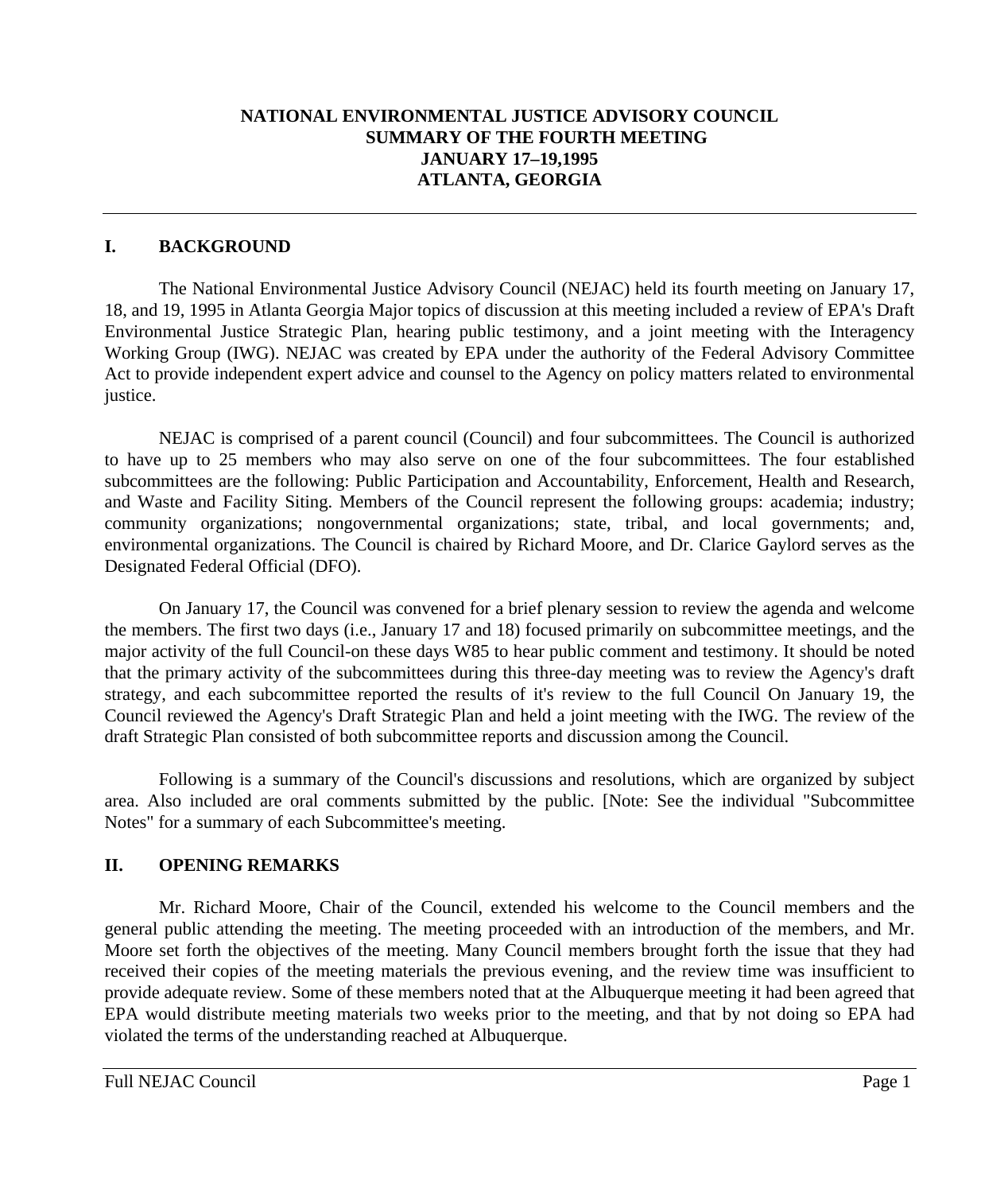Dr. Gaylord apologized for the delay, and stated that the primary reason for the delay was difficulty in finalizing the draft strategy. She stated that the review cycle for a document of this importance was both complex and extensive. She noted that virtually every EPA office was involved in its development, and before being distributed in draft form, the document had to be reviewed by the Office of the Administrator.

Mr. Moore added that while the materials were late, he realized that the Agency staff had done their best to produce the materials. He stated that on one recent occasion he had called the Office of Environmental Justice (OEJ) at 11 p.m. eastern standard time, and Agency personnel were there working on these materials. He further stated that while the situation regarding review time was not optimal, the Council and it's subcommittees would have to do their best given the late receipt of the materials.

# **III. REVIEW OF EPA'S DRAFT ENVIRONMENTAL JUSTICE STRATEGIC PLAN**

#### **Subcommittees Report Out On EPA'S Strategic Plan**

Each of the four subcommittees presented a report out on their review of EPA'S Draft Strategic Plan. A summary of these reports follows, although additional detail on issues discussed by each subcommittee is contained in the minutes for the individual subcommittees.

#### **Health and Research Subcommittee Report:**

- Three major recommendations- were made by the subcommittee to the NEJAC council for approval:
	- 1) Develop information on means-to access and develop enterprise zone;
	- 2) Work with IWG to resolve issues regarding public housing projects with HUD; and
	- 3) Develop a pilot project or model to deal with tribal/indigenous people on risk and related issues.
- Kenneth Olden, Co-Chair of the task force on research and health, submitted a written recommendation to the Council (Attachment 1).
- Other areas the subcommittee discussed include: health and ' research needs; methodologies for cumulative risk; pilot of key elements public participation models; and research around tools for training and the different models that could be developed for community driven research.
- Bob Bullard informed the Council that two presentations dealing with health, research and model projects had been made. One presentation, from Region 2 dealt with a risk characterization project, which provided input on how to make recommendations on risk. The other presentation was made by OPPTS and discussed a pollution prevention pilot project.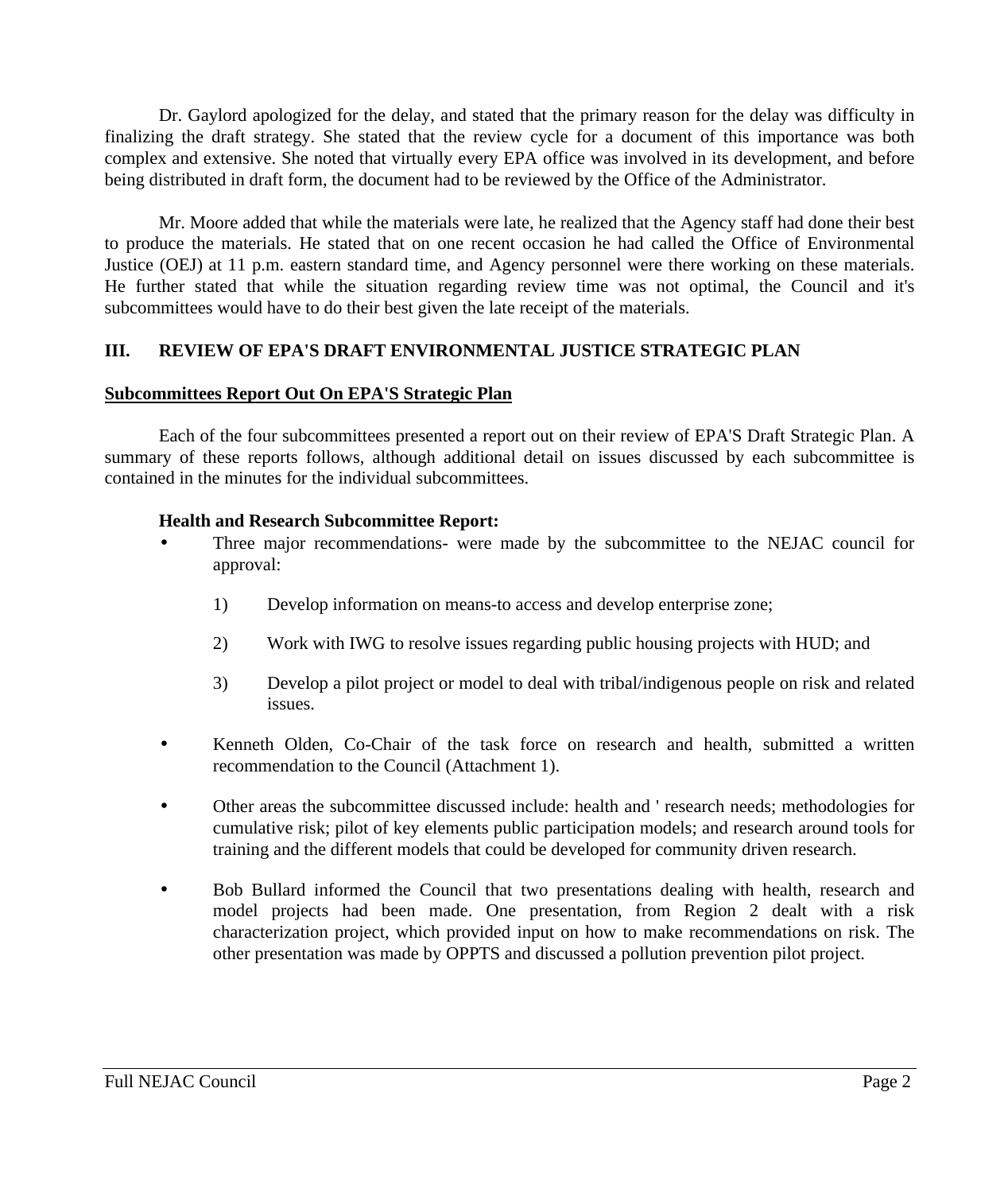#### Comments/Questions on the Subcommittee Report:

- The Council decided that the three recommendations should be written up and then voted on later.
- Charles Lee commented that a lot of interconnection exists among the Health and Research subcommittee and other subcommittees. He mentioned that there aredifferent ways that subcommittees could coordinate together and address many issues including developing a framework for healthy communities.

#### **Enforcement Subcommittee Report:**

Deeohn Ferris reported that most of the work focused on the draft OECA workplan, and the purpose of OECA. She mentioned that Steve Herman and Scott Fulton participated in the discussions and people had an opportunity to meet with them and discuss the issues. Specific items reported included:

- Concepts for moving Enforcement forward were discussed and three points were made:
	- 1) There is a need to deal with the ability of communities to augment enforcement;
	- 2) OECA needs to focus on holding somebody liable and accountable; and
	- 3) OECA should be more forceful in terms of enforcing environmental justice.
- The subcommittee recommended that OECA develop a project in cooperation with a State environmental agency; and that State agency enforcement capability should be strengthened.
- It was noted that a lack of information about OECA enforcement on tribal lands exists and no clear role or definition of responsibilities exist.
- The subcommittee emphasized the importance of the employment diversity issue.
- There had been discussion around the attitudes of enforcement inspectors. There was some concern that a lack of enforcement and hence, noncompliance may exist because some inspectors fear to go into some of the neighborhoods.
- The subcommittee emphasized the need for timelines and accountability within the strategic plan.
- The subcommittee discussed penalty policies and the desire to see penalties enforced.
- It was noted that OECA and the Federal government have a lot of activity going on around the Mississippi River Project, and it was recommended that a better coordination among the Federal entities was needed.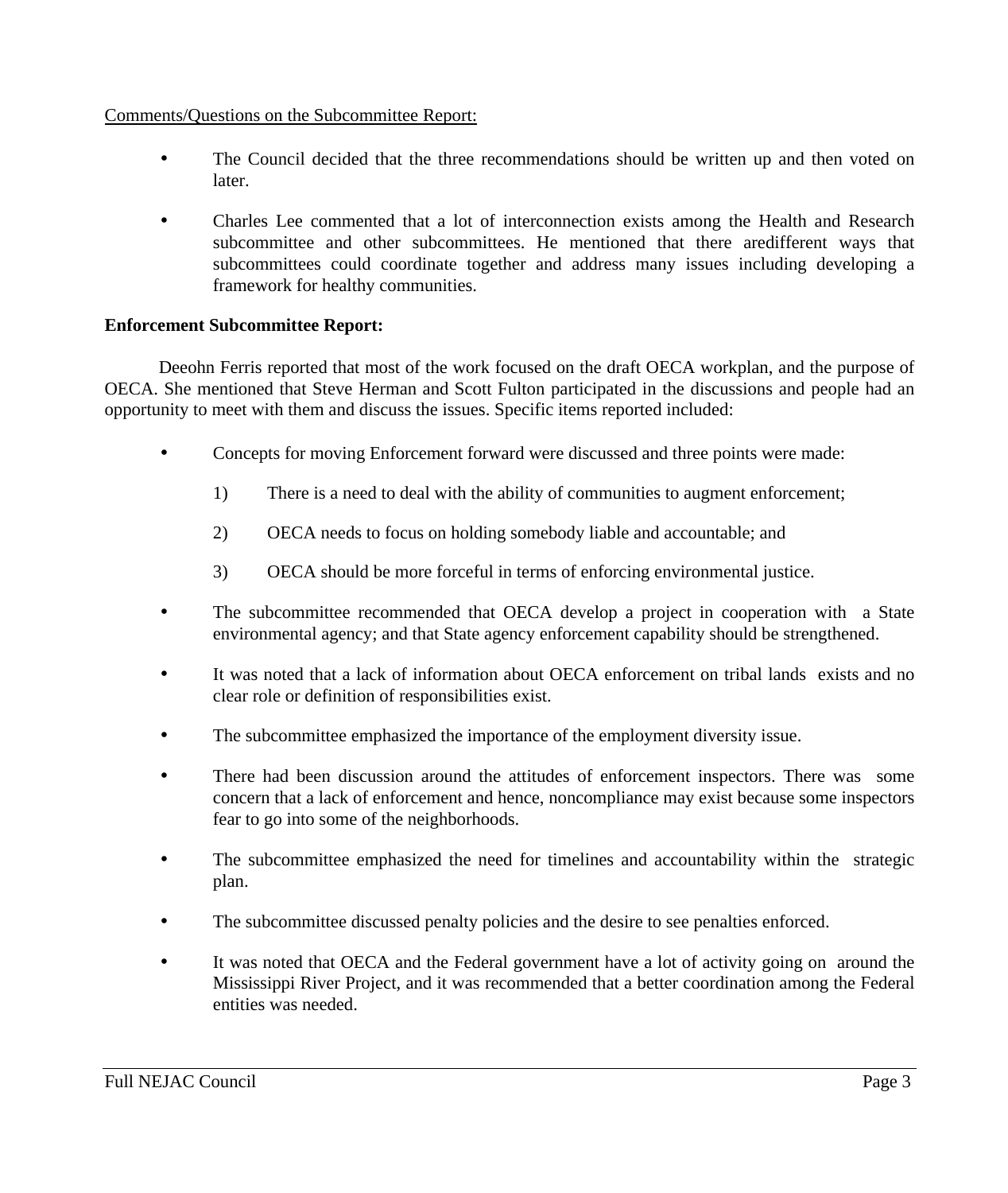- Deeohn stated that the presence of Mr. Herman and Mr. Fulton was beneficial, but expressed concern that there were problems with voluntary programs. The subcommittee wished to go on record as stating that compliance with environmental regulations is not voluntary, and it is the duty of OECA to ensure that compliance is not viewed as a voluntary activity.
- There seemed to be a consensus on the need to develop supplemental environmental programs (SEPs) for focusing on communities. Also communities should be trained to determine if companies are in compliance, and in this manner they would be empowered.
- It was pointed out that U.S. territories were not discussed in the draft, but these citizens and communities must also be protected.
- There was a limited discussion of the tools being used to enforce environmental justice during the subcommittee meeting. While the language in the draft talks about Title VI as the primary tool, there are many more tools (e.g., regulations) that could be used as the basis of enforcement actions, and the Agency should broaden the consideration of enforcement tools.
- Within the subcommittee there was discussion of NEPA. As now authorized, only environmental considerations trigger the EA or EIS processes, but the subcommittee believed that adverse socioeconomic effects should also be able to trigger an EIS/EA processes. Also, in general it was believed that socioeconomic effects were in effect given 'short shift' in the NEPA process, and in general were not seriously examined. There should be changes to require consideration of socioeconomic effects on the same level as the environmental effects.

## Comments\Questions on the Subcommittee Report:

- Nathalie Walker inquired about the nature of enforcement activities within the Mississippi River Project.
- Deeohn Ferris replied that they are in the process of determining out how to perform enforcement targeting.

## **Public Participation Subcommittee Report:**

- Peggy Saika reported that the subcommittee discussed the Strategic Plan and commented that the information previously requested by the subcommittee had not been collected by EPA. The subcommittee wants to make sure that it happens, especially in terms of budget and resources that might be allocated toward public participation activities.
- It was recommended that the Waste and Facility Siting subcommittee and Public Participation subcommittee should have a joint follow-up meeting. Issues of accountability needed to be discussed among all of the subcommittees.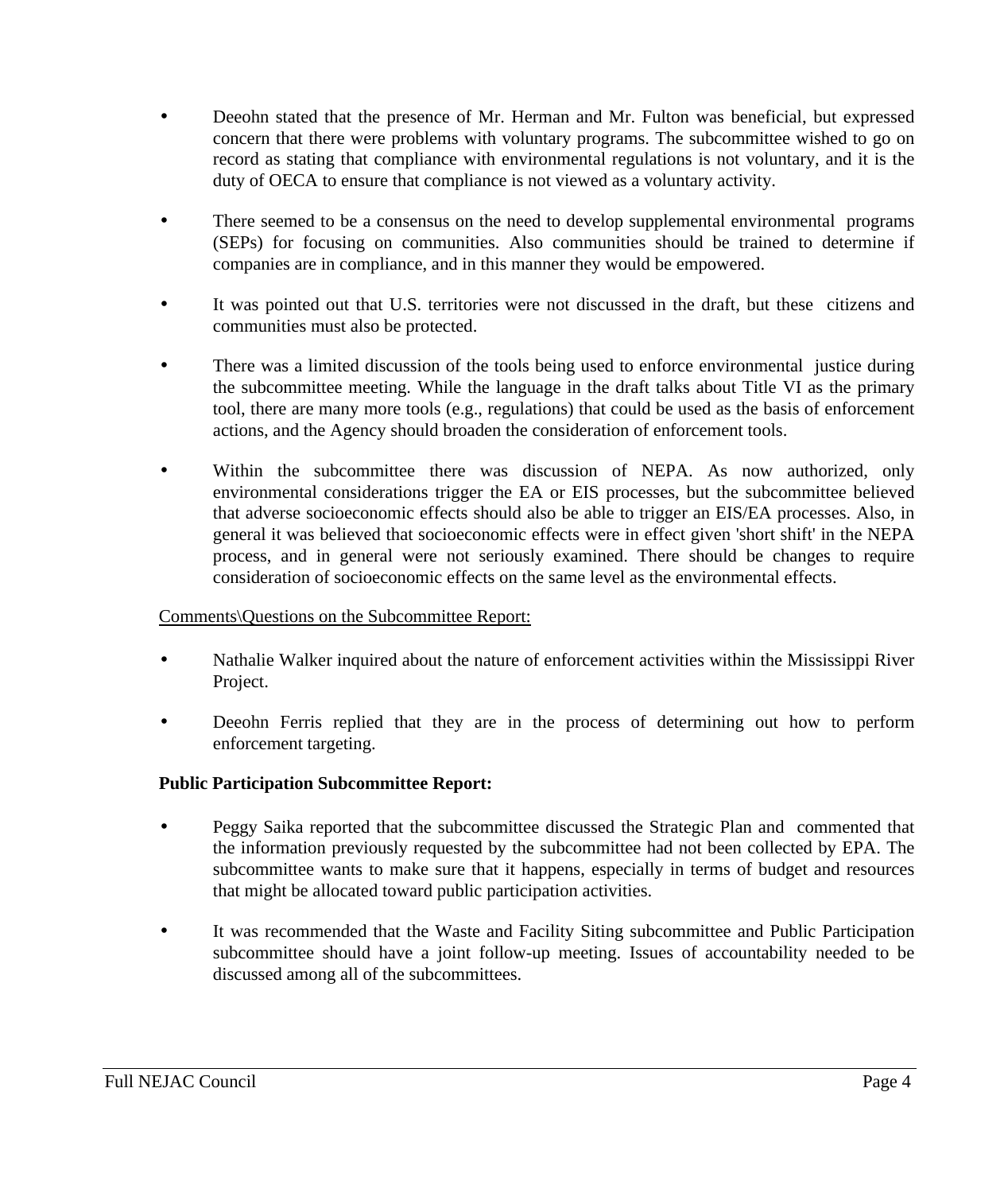#### Comments\Questions on the Subcommittee Report:

- Deeohn Ferris requested a Joint project be developed to address these issues.
- Charles Lee mentioned that enforcement and compliance issues are important in terms of the Brownfields initiative.
- John O'Leary commented that everyone has concerns about how many times people can get together meaningfully. He believes that NEJAC needs to sit down with EPA representatives and meet in Washington to develop a public participation model. He stated that Augusta was an example of what should be done.
- Charles Lee mentioned that it is important to understand what is happening, especially around Augusta, and cautioned that people should not quickly over characterize Augusta at this point He noted that there are a lot of other places that have the same issues.
- Peggy Saika commented that the question of what is being done with the information collected is more important, and a model should be created as a learning tool.

## **Waste and Facility Siting Subcommittee Report**

- Charles Lee commented that a better relationship between EPA and the public needs to be developed.
- He reported that the subcommittee had discussed and agreed on the 10 point implementation strategy.
- He reported that the subcommittee had adopted two out of three mission statements; specifically missions statements regarding the health needs of impacted communities, and economic development and sustainable communities.
- He stated that Brownfields issues were a central part of the discussions. Three pilot projects have already started. It was resolved that the subcommittee should host public meetings to discuss issues on economic development and sustainable communities.
- Issues of health needs in impacted communities has to focus more on recommendations and projects.
- He noted that several presentations on public health issues in impacted communities had been made by invitation. These were as follows: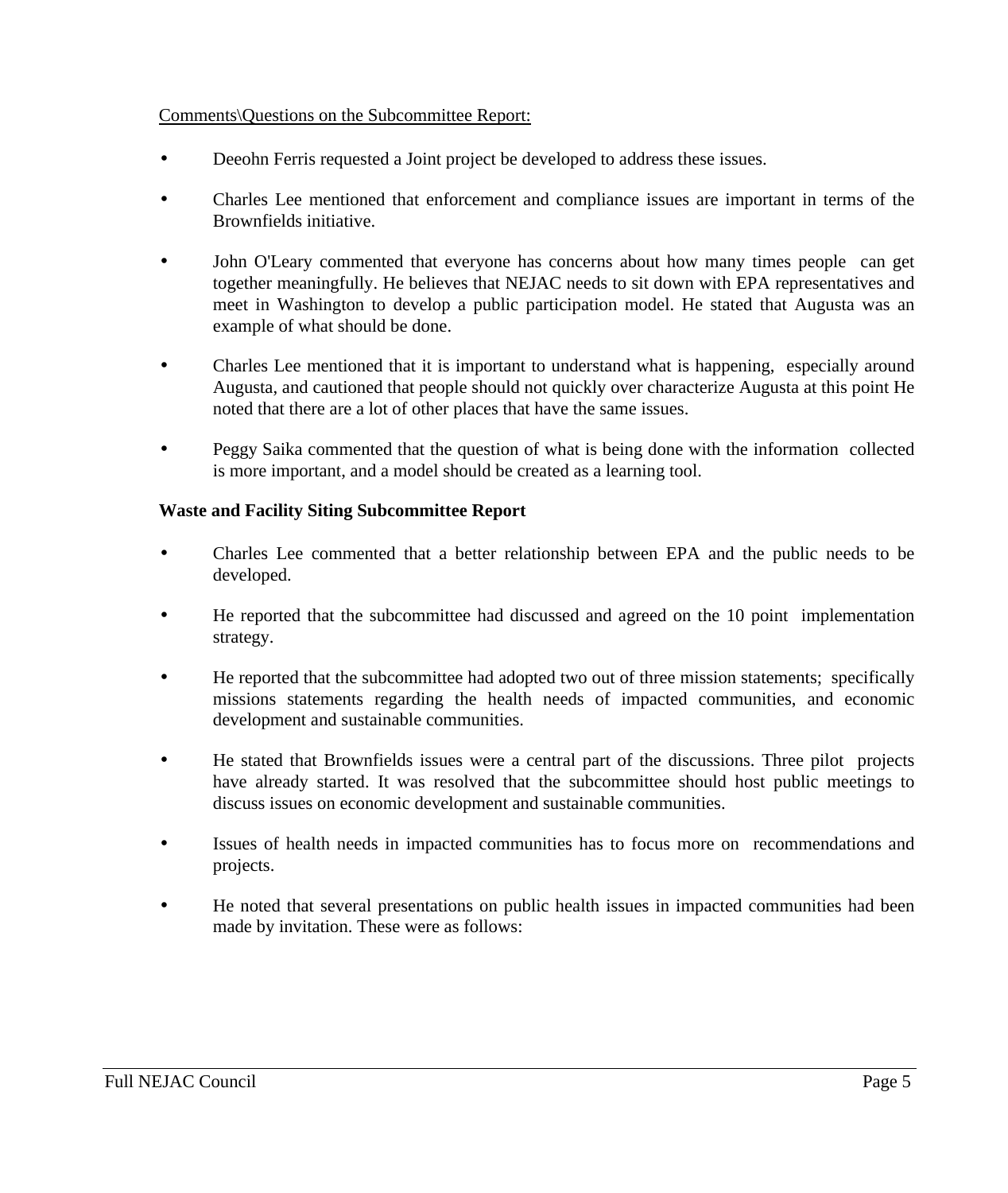| <b>Greg Mertz</b> | Health Care Services Delivery Pilot Project in an Environmental<br><b>Justice Community</b> |
|-------------------|---------------------------------------------------------------------------------------------|
| Warren Banks      | Cumulative and Synergetic Risk                                                              |
| Sandee Coulberson | Minority Environmental Health Initiatives and Mississippi Delta<br>Project                  |

Community presentations during the subcommittee-meeting included:

| Michael Hernandez Relocation issues |                                                  |
|-------------------------------------|--------------------------------------------------|
| Teresa Cordova                      | <b>Community Based Planning and Health Needs</b> |

- Charles Lee noted that the subcommittee felt the need for more input from the Health and Research subcommittee.
- He stated that there was a need to address the issue of relocation and make sure that EPA understands that it is an issue of great importance to communities.
- It was pointed out there should be a discussion of the issue of developing public participation models in the context of the Brownfields program. Charles Lee brought a motion for the Council to endorse the Brownfields position. NEJAC endorsed the holding of a series of public meetings using the public participation model for the Brownfields issue. The motion was passed.

## **General Comments from the Council:**

The Council moved on to a general discussion of the strategic plan. The following major points were made:

- 1. Many Council members questioned why the Agency has issued such a short document. They believed it lacked substance in its current form. They questioned what had been deleted from earlier longer drafts.
- 2. Some Council members believed the draft strategy lacked the essential elements of a plan. They cited lack of goals, milestones, timelines, resource commitments and other elements, such as accountability for progress, that are typically the essence of a strategic plan. It was contented that because the draft lacked these elements it was not a strategic plan per se, but rather seemed to be a document to placate the environmental justice community. It was strongly recommended that the Agency incorporate these elements into the strategy document
- 3. Many Council members were concerned that because the Council contained only one tribal member, there was insufficient capability to review the plan from the Native American viewpoint. It was recommended that the opinion of Native Americans be sought on the plan.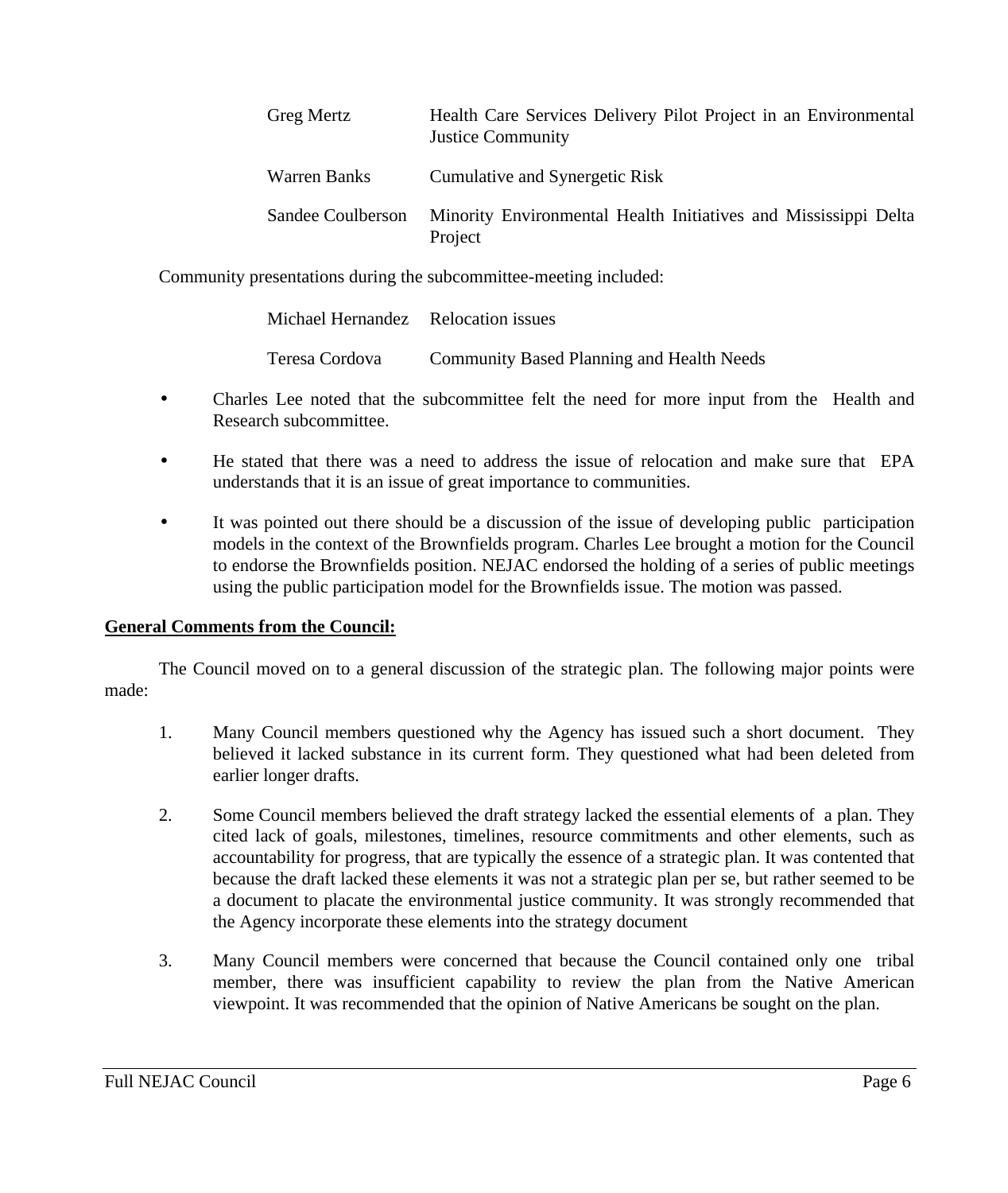- 4. Council members continued to be troubled by the short time they had been given to review the plan. They pointed out that the short timeframe had led to an incomplete review of the document.
- 5. Council members were troubled by the use of language in the draft. One council member pointed out that use of the word "options" in reference to action (e.g., "options for action" ) gave the impression that environmental justice was an optional activity on the part of the Agency. In general, council members expressed the view that activities to attain environmental justice arenot optional. Other council members felt the language in the draft was degrading. As an example, including low income groups as comprising a portion of the environmental justice community was given.

The following specific points were raised about the plan:

- Richard Lazarus pointed out that the plan was supposed to be an instrument of change. He stated that in the best of all possible worlds the plan would be insignificant, because of organic, inherent changes within the Agency, in particular the changes that need to occur at the lower levels, where policies are implemented.
- Deeohn Ferris questioned whether the NEJAC review was a paper exercise, and stated that it was unclear what happened to NEJAC comments on issues and documents. She further stated that there are big gaps in the plan including:
	- 1) Defining what constitutes an environmental justice problem;
	- 2) A means to address the issue of multiple hazards. She thought the discussion in the plan was too limited, and she urged the Agency to remember it is not just dumps or incinerators but rather the total assault on the humans in these polluted areas should be focused.
	- 3) There was a lack of means to address compliance issues, in particular compliance issues in relation to facilities located on tribal lands. She believed that there should be advances in the capacity of State environmental agencies to ensure that appropriate enforcement occurs, and that the tribes have the ability to enforce regulations.
	- 4) She requested that the discussion of integrating environmental justice be moved to the beginning of the document.
	- 5) She concluded by stating that OECA does not have enough time, resources or accountability to fully address environmental justice issues.
- Richard Lazarus mentioned that EPA can be asked to put two specific projects into the plan:
	- 1) Training This project would provide training to lawyers and legal services representing communities in environmental and environmental justice issues; and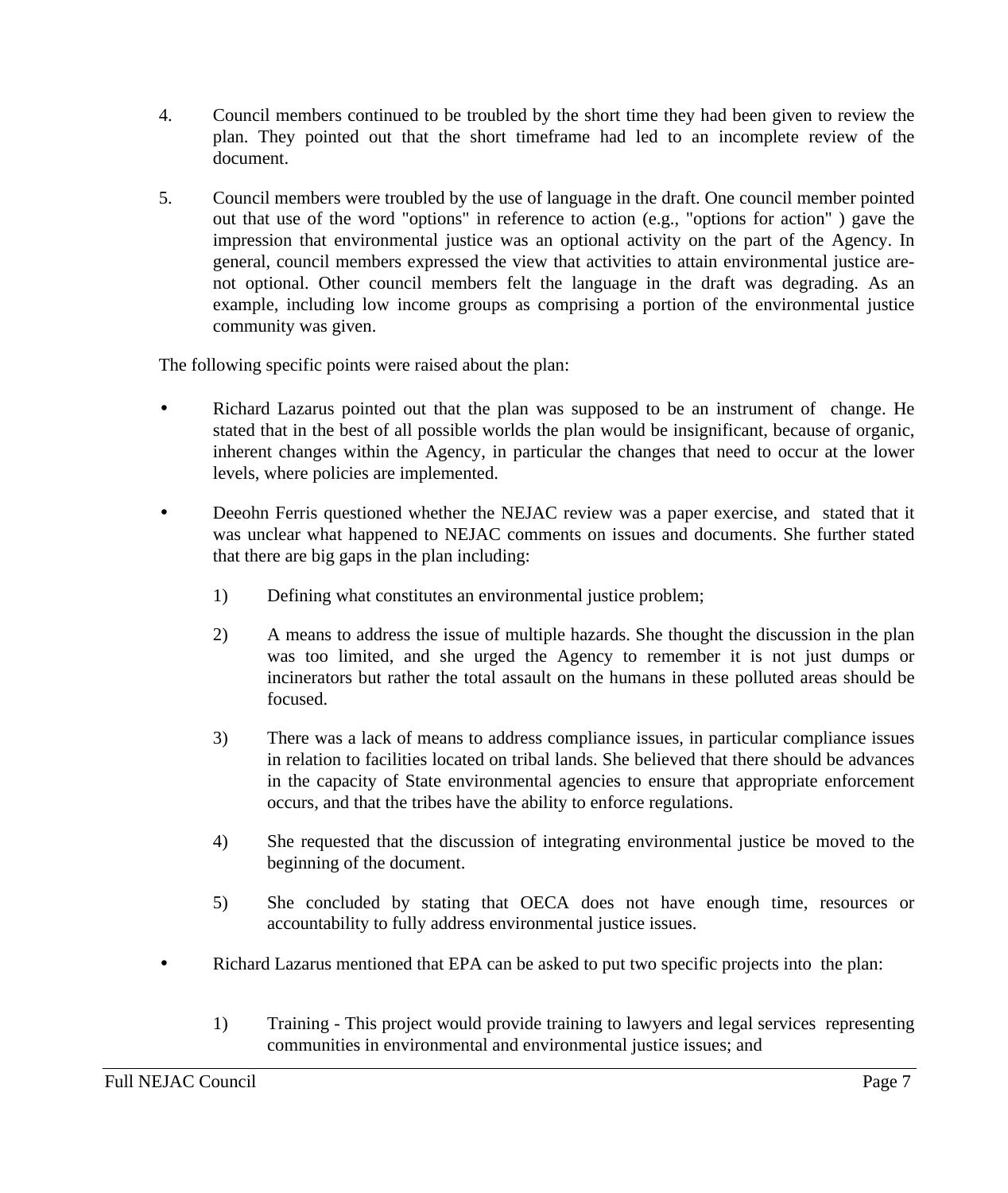- 2) Community enforcement It should be part of EPA's mission for enforcement. In particular EPA should come up with creative settlements to require reinvestments in the community that had experienced the effects of noncompliance.
- Art Ray commented that the EPA is hamstrung, in part because enforcement is decentralized. Additionally, he stated that States environmental agencies are not doing enough and these agencies should be held accountable by EPA.
- Peggy Saika inquired about the criteria for B1 reporting of data, and mentioned that the Indian tribes do not have to report on waste related activities on IRI.
- In response to this, Deeohn Ferris replied that there are many industries, facilities and organizations that do not have to submit TR1 reports, and that the Enforcement' subcommittee is examining this issue.
- Bob Bullard provided his comments on the Health and Research section of the Strategic Plan. These included the following: '
	- 1) Need to have strategies guided- by goals, and combine the goals with the definition of environmental justice.
	- 2) The need for timelines on how much time is needed before the EPA must demonstrate accomplishments. immediate goals have to be put in place.

Goals should be divided into the following subcategories:

Partnerships - emphasize that grassroots receive training to become full partners; one pilot dealt with evaluation of model partnerships how do we know when they are working?

Disproportionate impacts - who would be doing assessments? Emphasis should be on community participation to assess health disparities and elevated risk and data collection.

Question of sustainability - more research on healthy and sustainable communities is required; work through evaluation measures to highlight pollution prevention and look at stake holders.

Status of Native Americans and the idea that there should be priority given to work with tribes on health and research needs and other things that states are empowered to do. Implementation - EPA should provide timelines and budgets; report cards should be maintained to see how well EPA has achieved these goals.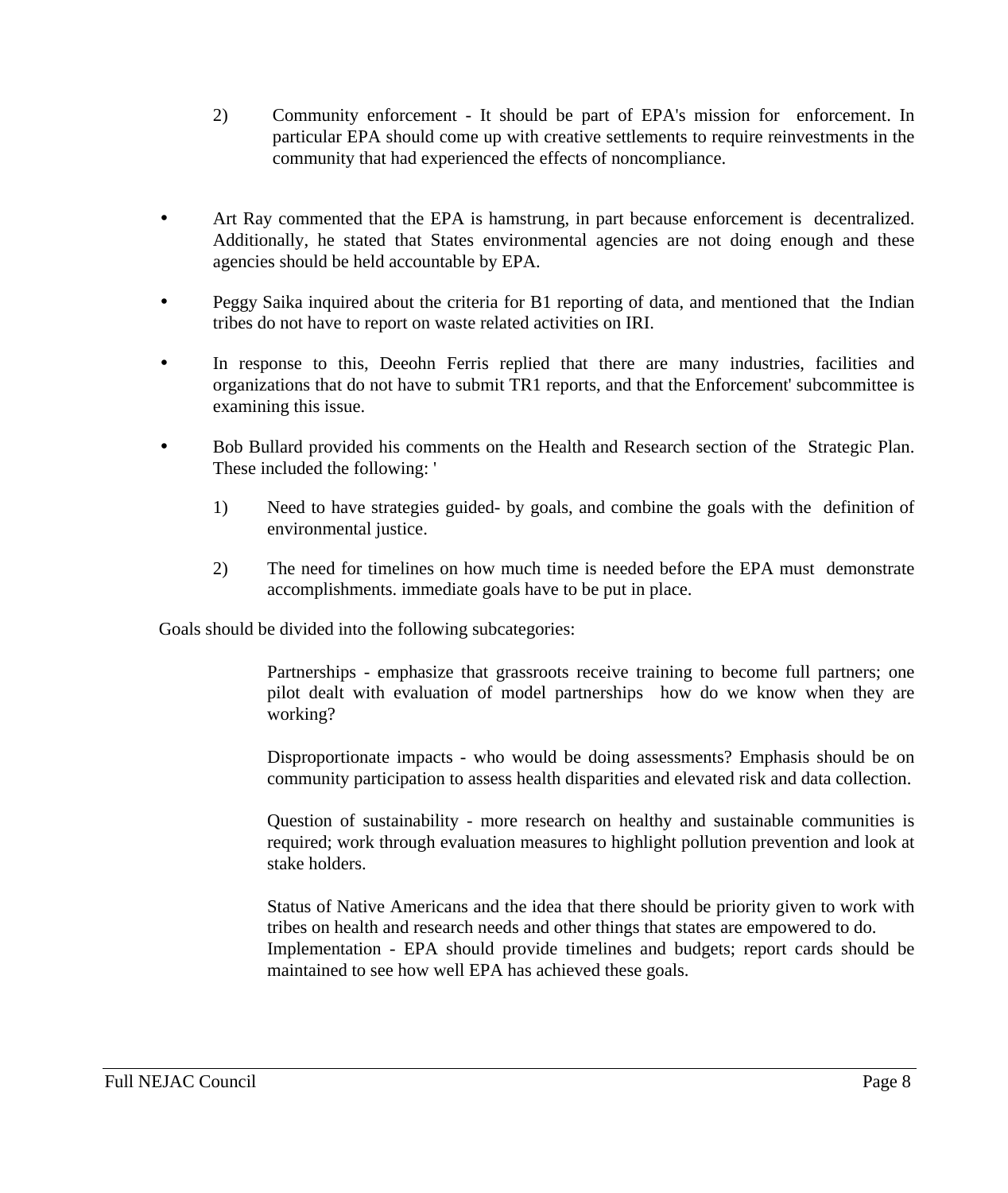- Chuck McDermott commented that the strategic plan should:
	- 1) attempt to weave in certain ideas like partnerships with communities;
	- 2) include cumulative and synergistic risk research, pollution prevention and risk reduction;
	- 3) include a section on sustainability, there are indicators such as animal health that are real and valid but they are not recognized; and,
	- 4) include an accountability table to track progress.
- Richard Lazarus questioned the use of the words "suffer disproportionately. He replied that he was not sure whether this is how it should be stated. He added that the environmental law protects people from levels of risk, not just injury, and mentioned that the section should be rewritten.
- Chuck McDermott mentioned that in the inclusion of language, first goal is to get equity then the second is to eliminate risks.
- Bunyon Bryant commented that the word priority has been eliminated.
- Charles Lee commented that in the importance of partnerships, research should reflect the knowledge of the partnerships, and there is a need to reflect health issues and emphasize public health needs.
- Peggy Saika mentioned the following changes:

Bullet 2: should include HBCU's and other minority universities; Bullet 7: EPA will support EJ research; Bullet 1. on page 9: community and data gaps in research needs.

## **IV. NEW BUSINESS**

Several topics were discussed by the Council during this portion of the meeting, including legislative issues, EPA's reorganization to better address tribal issues, an initiate by the American Bar Association, a Federal Highway pilot project, and farm worker issues.

A public presentation was made by Ms. Nan Aaron, of the Alliance for Justice, regarding certain provisions contained in *Contract with America;* most notably those provisions concerning unfunded mandates and takings. It was stated that these provisions if enacted into law as written would set back the entire civil rights movement, and environmental justice in particular. It was contended that these provisions represented the interests of wealthy landowners and facility owners, and that they could be construed as requiring governments to pay industry not to pollute. The NEJAC was invited to review the environmental justice implications of these legislative proposals.

Council members discussed the impact these provisions would have on environmental justice, but did not endorse the statement presented. Specific comments included: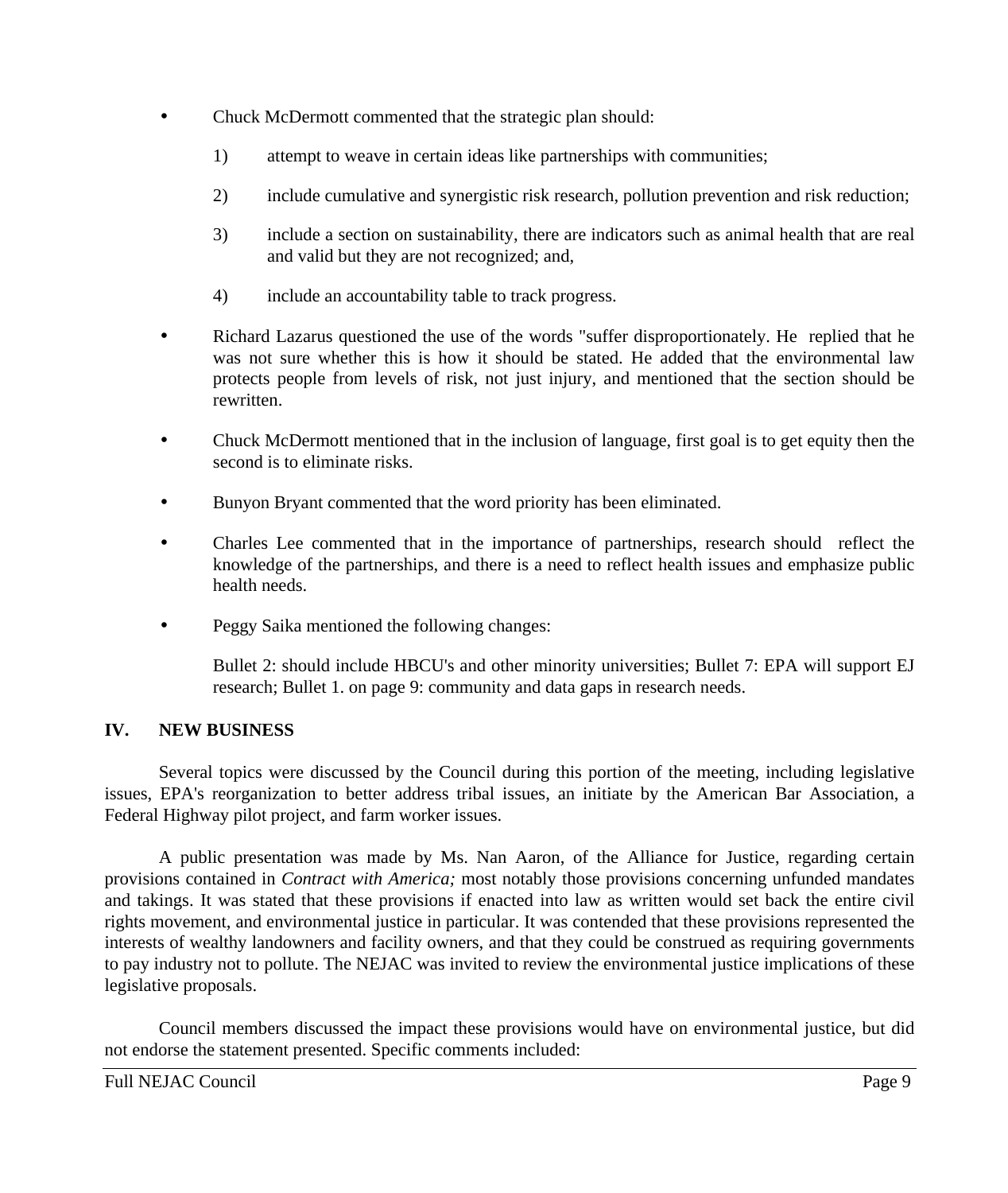- Richard Lazarus stated that the potential impact of these provisions on environmental justice was significant, and potentially use these provisions to avoid the effect of regulations.
- Deeohn Ferris agreed that these developments should be considered in combination with other provisions of the Contract. She cited those provisions requiring risk assessment and cost benefit analysis as being of concern, and stated that there needed to be an analysis of the consequences of all of these potential provisions.
- Mr. Bryant urged the Council to provide advice to the Administrator on the effect of these legislation provisions. He stated that rules and regulations are not the problem as evidenced by the "green gold" generated by stringent regulations enunciated by the Porter theory. Mr. Bryant cited Japan and Western Europe as examples. He said that we (i.e. the United States) developed technologies to reduce pollution, but that these technologies were implemented to the benefit of other counties, rather than here. Additional points included:
	- A suggestion that EPA identify instances where environmental regulations don't take jobs, but rather they produce jobs
	- A suggestion that unfunded mandates would not only be a large set back to environmental regulations but the entire civil rights movement would be adversely affected.
- Charles Lee stated that these were important issues, but the Council's response needed to be placed in an overall context, in particular a context appropriate for environmental justice communities.

Because the Council had no time to study the issues adequately, it asked for background information and decided to draft a letter advising the Administrator about the impact of various legislative proposals on environmental justice.

Terry Williams, Director of EPA's Tribal Operations Office presented the roles and responsibilities of the new office. This office is located within the Office of Water, and will work with headquarters, regions, and tribes to address tribal and Native American issues. This office also would work with OEJ on tribal and Native American issues. In examining these environmental justice issues, Mr. Williams stated that it needed to be clear that tribes were self governing, and are governments; therefore, the EPA needed to conduct relationships more on a government to government basis, as opposed to other types of relationships. At the moment, the Office is trying to deal with resource issues, but had established a committee, which had representation of, many tribes.

Council members had questions about the relationship among various environmental justice efforts within EPA, in particular the relationship between- OEJ and efforts and the new office. Questions were also raised regarding access to top Agency management In response, Agency managers (i e., Gaylord, Aterno, Williams) pointed out that there was a high degree of cooperation between the two Offices, but because of the status of tribes and the issues faced by tribes (e.g., sovereignty issues, resource issues, such as water), it was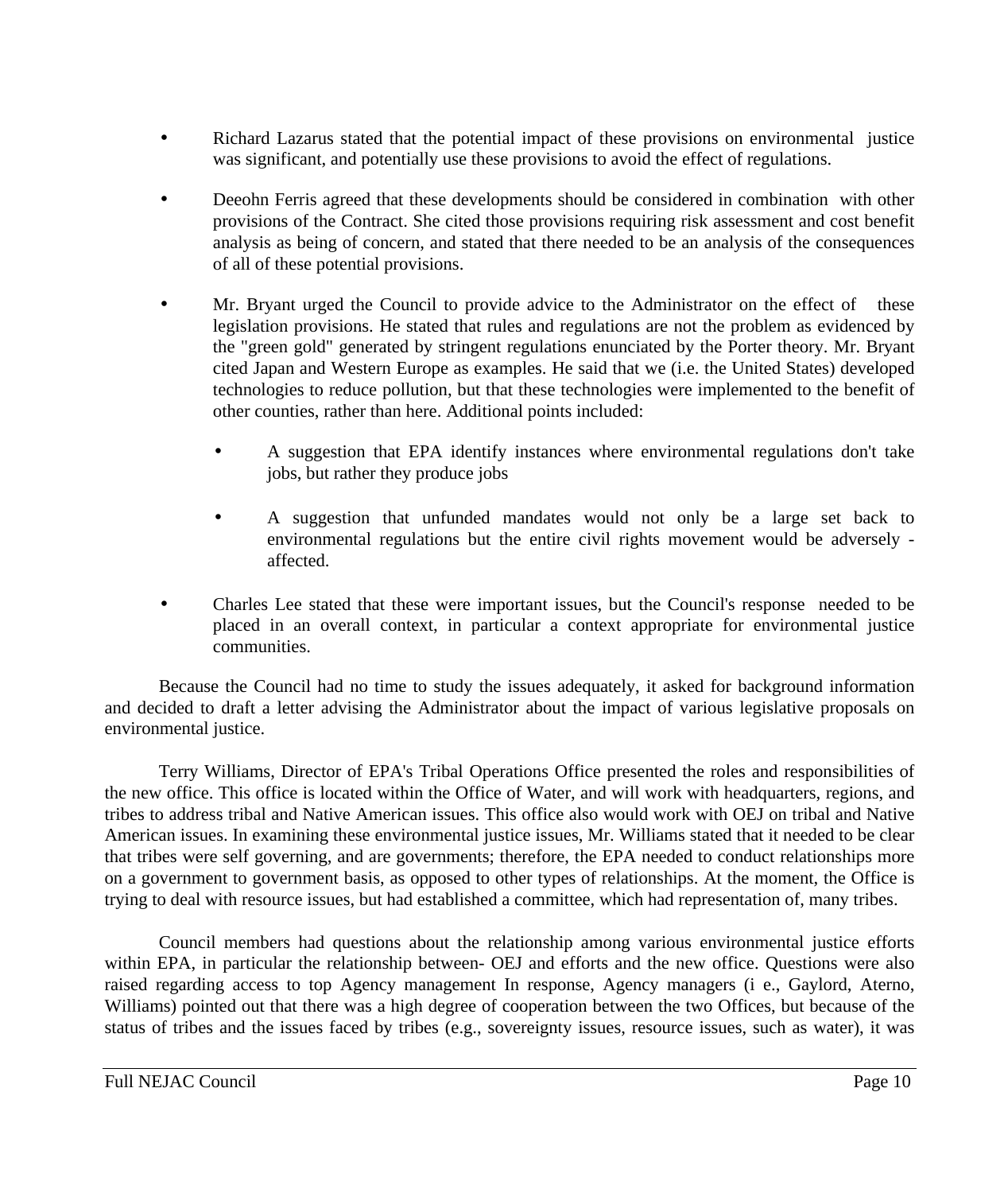believed that a separate office was needed to handle tribal issues. Council members were assured that the new office had assess to top Agency managers, in particular Administrator Browner.

Robert Bullard raised the issue that the Council had voted to establish a Tribal and Native American Issues Subcommittee, but stated that the committee had not been established due to lack of a sponsor within the Agency. He asked if Mr. Williams would be willing to sponsor such a subcommittee as part of the Council's efforts to advise the agency of environmental justice issues. ID response, Mr. Williams stated that this may be considered, but that issues of resources and objectives would have to be examined.

Ms. Micozzi, of the Federal Highway Department made a presentation regarding the social equity of congestion pricing. Congestion pricing is a means to reduce vehicle miles traveled, and can play an important role in programs authorized by the Clean Air Act, in particular those aimed at attaining the National Ambient Air Quality Standard for Ozone. She-wanted the Council to be an active participant in this study.

- Charles Lee commented that a structural problem exists in that the environmental justice came to prominence only due to the efforts of people associated with the movement, and that now firms and people performing these studies are not people of color and the firms undertaking do not have minority ownership. But, these firms. tended to use leaders like himself as an unpaid resource, and get the credit for performing the job.
- Chuck McDermott responded that the issue of how the Council interacts with that issue should be addressed-later and sent to Ms. Micozzi. Mr. O'Leary made a presentation on the American Bar Association's Recommendations on Consensus Building. The effort involves addressing consensus building techniques and' innovations in the following categories

Public Hearings; Consensus Building; Environmental Adjudication; Negotiated Rulemaking; and, Statutory Improvements.

There was a resulting discussion about the ability of communities to obtain legal support on environmental justice issues. This discussion originated as a result of some of the presentations made by the public. Specifically these issues regarded the ability of communities to obtain legal support.

- Bunyon Bryant asked if it is possible for EPA to identify lawyers around the country to serve as public defenders (i.e., pro bono counsel) in environmental justice-legal issues.
- Deeohn Ferris replied that John O'Leary and ABA are putting together a directory of pro-bono lawyers.
- John O'Leary commented that there is an important role to be served through the legal process. The effort that ABA is going to undertake is to list people who are willing to work for free on EJ issues. The idea is to take resources and get people involved. He said that he is not sure if the Agency could do this.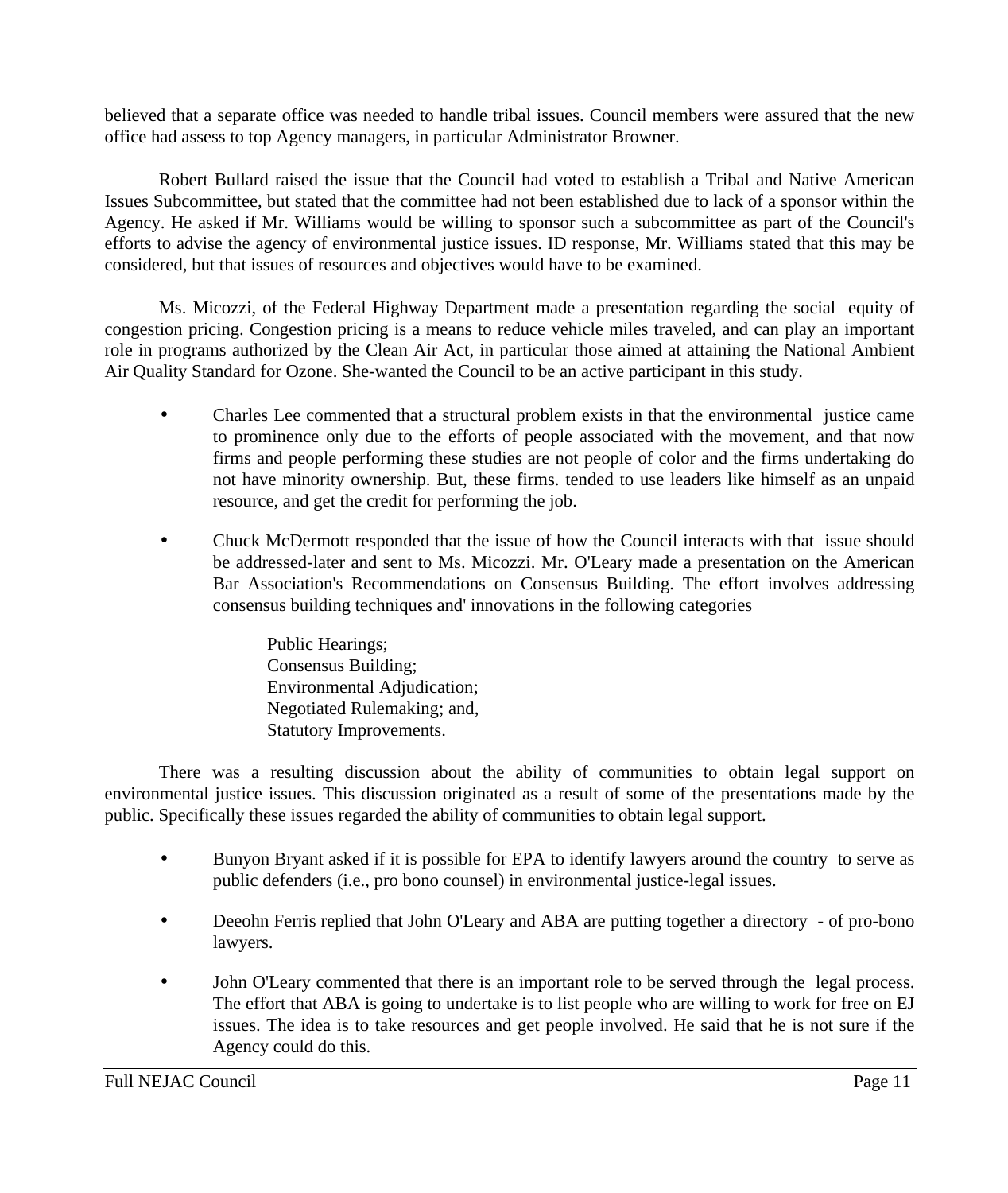On other matters, the Council passed two motions. The first was a motion brought by Robert Bullard regarding cooperative efforts between the Council and the Interagency Work Group to develop pilot projects on cumulative risk The motion was passed unanimously. The second was a motion brought by Baldemar Velasquez, which read:

> "NEJAC should go on record opposing the method of implementation of the Farmworker Protection Standards. Twelve years of creating the standards and two and one half years in implementing them is itself -a policy crisis of whether farmworkers are ever going to have justice and democracy. The present standards which the farmworker community consider substandard are indicative of the nonparticipatory role of farmworkers themselves. This runs counter to the essence of NEJAC and the NEJAC should go on record supporting a call to EPA to immediately convene the necessary meetings with appropriate farmworker organizations to amend the present regulations."

The Council agreed to endorse this resolution.

- Richard Moore commented that Agency enforcement organizations should do their job and stay on track. He further said that good points have been made in the NEJAC meetings and community members have made two important points:
	- 1) Reaction The NEJAC and the Agency have to respond to communities; and,
	- 2) Proactive actions He asked the council members to identify ways to make the strategic plan both proactive and reactive in responding to communities.

## **V. JOINT MEETING OF IWG AND NEJAC**

The meeting started with the introduction of the Interagency Work Group members and Mr. Richard Moore in conjunction with Kathy Aterno, requested Charles Lee to start with his comments.

- Charles Lee provided his remarks on the implementation of the executive order and the implementation of the strategic plan commented that a framework needs to be developed that is easy to embrace. He further added that public participation is an important issue that could be a starting point, and models could be developed on the public participation issue, which will provide a good example.
- Charles Lee further emphasized that the Council needs to come out of this workgroup with the method to develop relationships between communities.
- Jerry Poje- commented that the inter and intra agency planning and developing process should be strengthened. He believes that the current activities violate the interagency principles. He further added that more free communication process should be developed and the public comment process should be improved.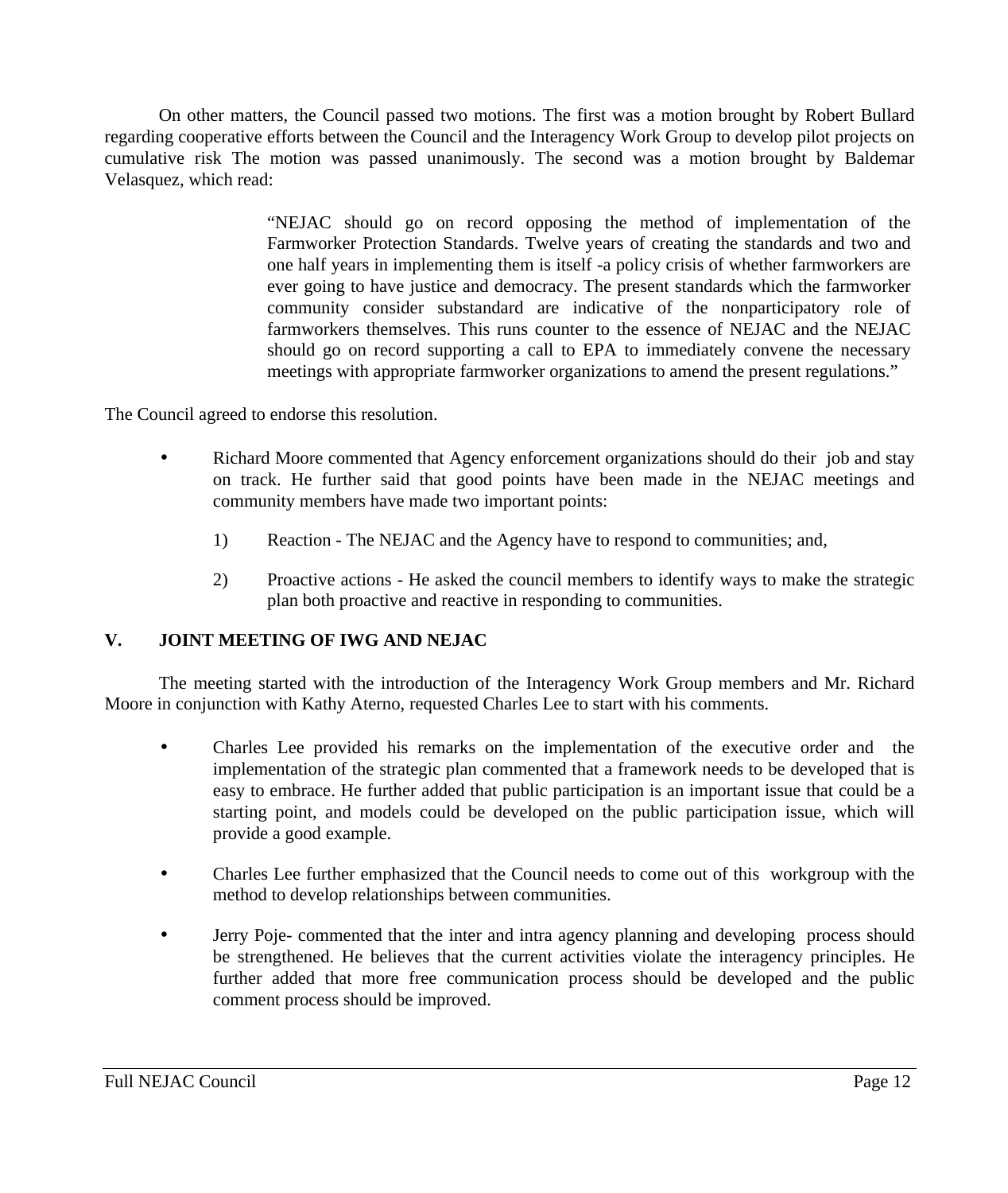- Grace Crunican from the Department of Transportation informed that the DOT has included public participation process in the transportation planning and development process, and added that the DOT has public participation issues throughout the DOT legislation. She wanted the Council to address ways to incorporate the public participation process at the federal level.
- Nilda Mesa from the Department of Defense stated that DOD had developed a checklist which would provide the federal government ideas at the grassroots level and help involve the public in the decision making process. She further added that the comments made by the subcommittee have been included in the draft and requests more input in finalizing the document.
- Clarice Gaylord responded that the Public Participation Subcommittee did not feel the comments incorporated in the document were adequate and the Subcommittee was making more changes.
- Georgia Johnson from the Department of Energy stated that it would be good to have the committee go through the information on their agenda This would facilitate understanding of the checklist and provide more focus on public participation, which has to be the next step.
- Robert Bullard stated that the best way to create true partnerships is to create equality in access to reports and strategy documents. This is needed to create true dialog and meaningful strategies and bring everyone on the same page. An informational partnership between NEJAC and the Interagency working group is needed. Federal agency draft environmental justice strategies should be commented on and to do that NEJAC needs the draft strategies. NEJAC members have not been privy to the development meetings on these draft strategies. He asked which federal agency strategies were available for review.
- Richard Moore stated that some documents were received yesterday. He noted that the NEJAC has come along way; the group has been through a lot together. He stated that all groups are represented on NEJAC and there is a great collaboration among individuals who have made a commitment to this process.- At the last meeting, NEJAC looked at EPA's strategic plan and reviewed it again at this meeting. The environmental justice community has been involved with EPA for the past five to six years. It has been a continuing process. He added that it is difficult for a person to look at a document and respond to it without having bean able to review it. He asked the federal agencies present to describe their status in the process of developing their plans.
- Bob Faithful of DOI stated that the DOI draft plan notes the NEJAC plan. DOI has been involved in many efforts, and he is aware that the Native American task force is prepared to share some of their ideas and information with NEJAC. DOI has not consulted with affected groups to receive feedback on their plan and still needs to develop ways to get this type of active public participation. The meetings today and tomorrow are just the beginning. The task force is searching for ways to get to the next phase. It has the public participation model, but now it is time to start looking at more practical means. The task force does have information to share but he does not think that now is the appropriate time to provide a report.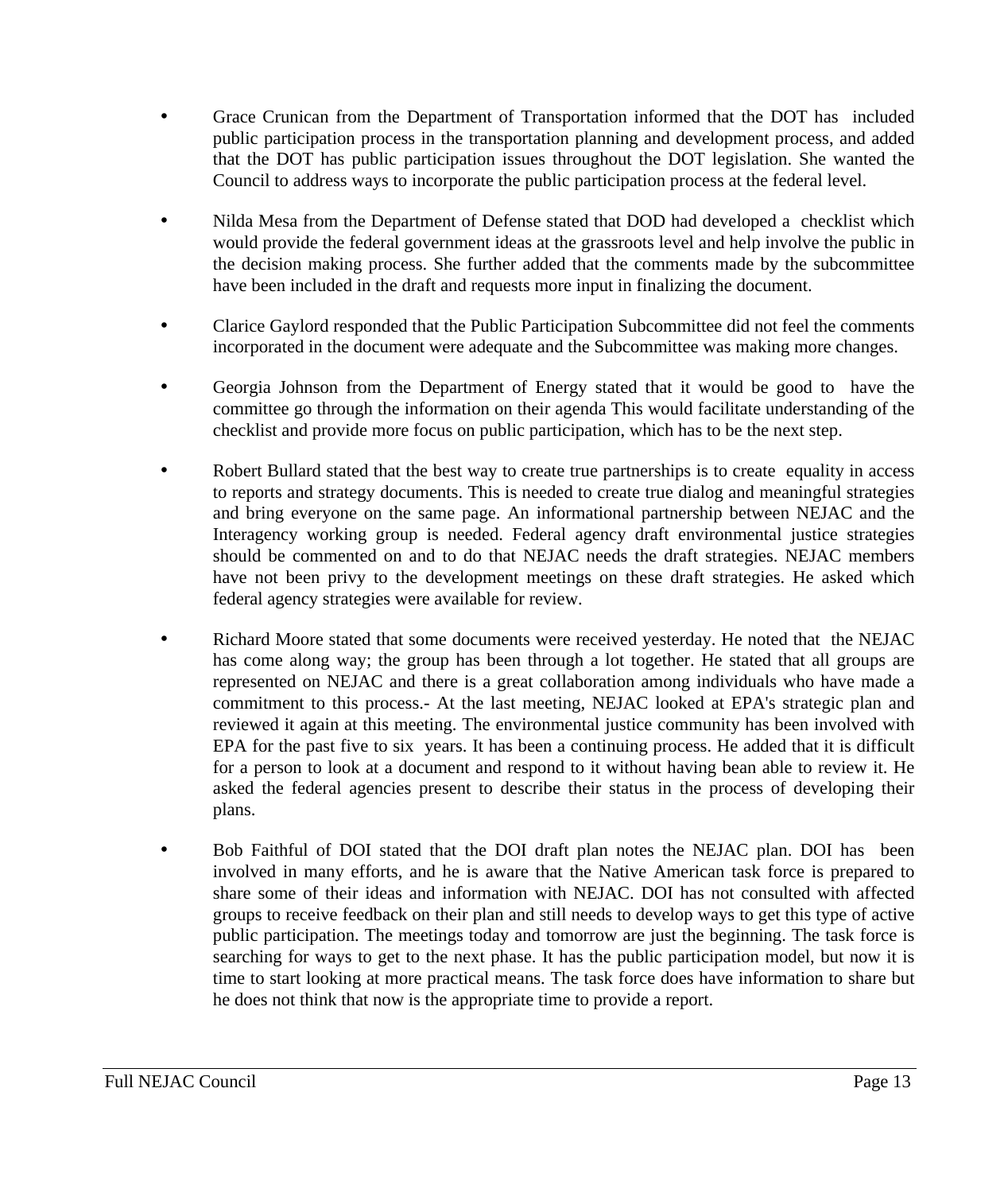- Robert Bullard claimed that a report is not necessary. He wanted to know to what extent each federal agency has incorporated the new paradigm of stakeholder participation in developing their plans. NEJAC can assist agencies in their public participation efforts if they are unsure how to proceed.
- Nilda Mesa noted that there may be some misunderstanding on how far along the agencies are in developing plans. DOD sees these meetings as an opportunity to get comments from NEJAC and the public on their draft strategy. There have been programs in the past that have not been recognized as "environmental justice" programs, but have had an environmental justice component. The agencies are recognizing that they need to do better. As for DOD, that agency is looking at a - variety of different mechanisms that have been put in place in the last few years.
- Beverly Wright stated that she wanted the IWG to know that she had not read any other strategic plan besides EPA's. She had an interests in hearing about the DOD environmental justice programs because her university is involved in training minority people around DOD sites. She was very interested in knowing what the other agencies are doing in terms of environmental justice programs and their attempts to involve communities or develop a progressive public participation plan. She also wanted to know what efforts they have taken to involve HBCU's, MIs, and tribal colleges.
- Charles Lee stated that EPA staff can attest to the fact that the NEJAC Council has come together to work with them in good faith. The Council understands the need for public participation. There is a basic agreement on the importance of public participation, but this does not mean the Council understands the process. Understanding is reflected in what the Council does, and not in what it says. It is important to understand and evaluate the process as it progresses. There is a need to question if the Council really understands what it has done thus far and then analyze and rectify the mistakes it has made. NEJAC is trying to learn what's happening in EPA to make things work.
- Peggy Saika stated that the Council has seen the public participation checklist and that it is a good idea to have one. The key question is accountability for NEJAC and EPA actions. It is impossible for everyone to comment on the draft strategies today or tomorrow. She questioned what could the Council do to solicit public comment on the drafts. The public participation subcommittee is developing a model that she ' believes should be incorporated into the strategic plans of the federal agencies. The model is not just a checklist, it is a process, and this type of public participation is needed.
- Dolores Herrera stated that she was sorry that agency representatives were not here yesterday to listen to the public comments. Community people do not participate in meetings because they are not asked; the agencies have to ask community people to ' ' come to their meetings. She claimed that she did read every plan, but that there was no mechanism in any of the five documents that she read for dealing with human beings. They were filled mostly with boiler plate language. She stated that these documents do not adequately address human suffering.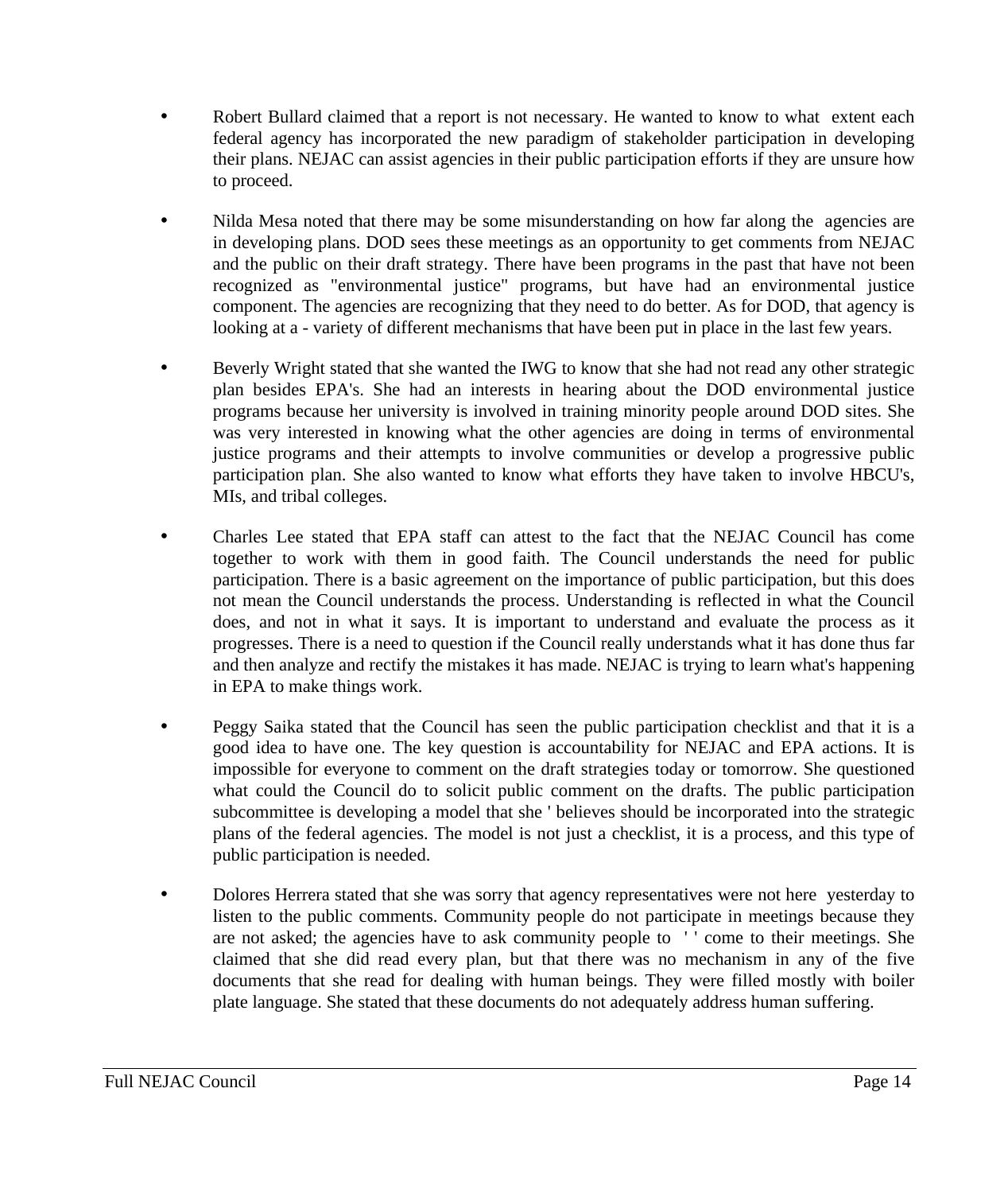- Wendell Stills from the Council on Environmental Quality stated that draft strategies are needed and that boiler plate language is necessary so that when the time comes, the language may be adjusted as appropriate.
- Jerry Poje had the benefit of understanding better participation through the symposium held in February of last year. It was very successful and participants had the opportunity to develop partnerships. HHS is likely to engage in public review of the documents and then set the stage for an implementation plan. He would like the Council to consider what is the organizing principle for public review and development of an implementation strategy that would increase the number of people participating in the process. . How do you get additional people from the agencies involved in the process? This is strategic in building the next level of organizing.
- Peggy Saika stated that tying the model to a specific activity can make the model real This would' work, but there must be time, resources, and a commitment to internalize the process.
- Deeohn Ferris 'questioned how to persuade people within the agency to commit to resolving problems. She thought that this meeting was supposed to provide the opportunity for NEJAC to talk with decision makers and find out what the IWG is doing to advance environmental justice. She noted that the Agency decision makers were not here today and that is disappointing. She has doubts about commitment, genuineness, and the progress made on the Executive Order. Access to decision makers is paramount.
- Cathy Shaefor from DOJ stated that personal stories make environmental justice more effective and she hopes there will be an opportunity for NEJAC and the public to speak directly to decision makers tomorrow. The DOJ held an advocates meetings in May and many there told their stories; it was very effective and conversations were very productive. DOJ is willing to listen and make efforts to be responsive. DOJ is making plans to meet with the National Association of Manufacturers in early February. -In addition, she outlined three components of the DOJ strategy 1) developing an enforcement strategy in conjunction with EPA (will have an environmental and a civil rights component); 2) mediating, advising, and counseling within and outside the federal government; and 3) educating (including environmental justice videos) and briefing sessions for DOJ personnel.
- Grace Crunican explained that the DOT strategy has not been approved yet. In DOT there are different departments and some of them deal with direct environmental justice issues. They began a process with all the agencies of DOT to develop the plan. She emphasized that conversation is important and that the agency needs to sit down with the advocates and explain DOT to them. The proposal is comprehensive and representative of the whole department. Also, DOT is investing 25 percent of its research program into HBCU's and Mls. They have a program called "Liveable Communities in which DOT takes transit capital improvement dollars and invest them into projects that bring the community into the DOT process and connect the transportation process to the community. In order to get grants related to this program you must prove that the design of the project includes public participation. Thus, process and public participation are very important.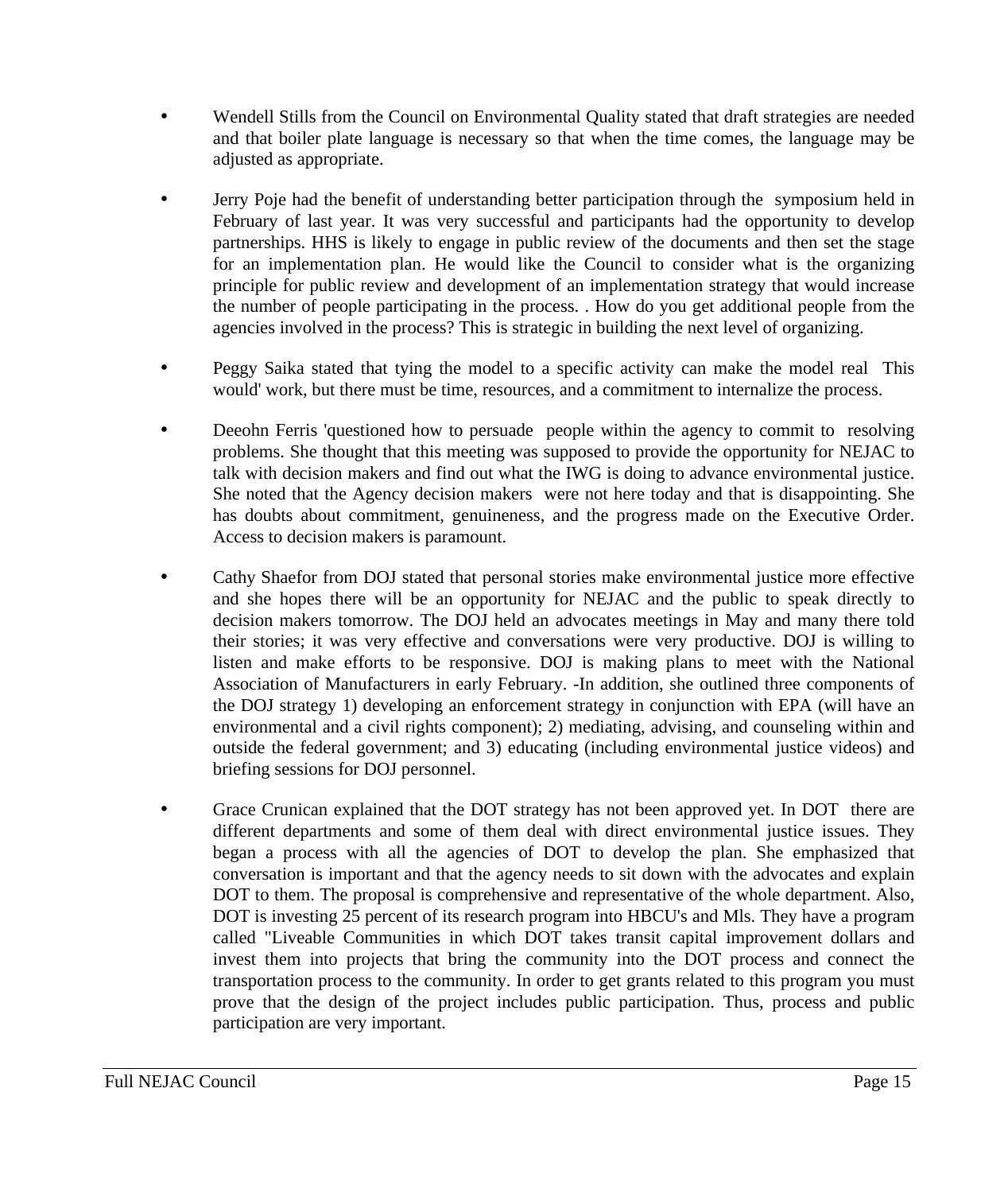- Charles Lee stated that community-driven training of agency personnel can be a specific project. He commended the DOJ for producing an educational video.
- Jerry Poje stated that it is important to understand the enforcement and-compliance related activities embedded within individual agencies. It is necessary to find experts within the agency at the OGC level to think through the models to make them work for the agencies.
- Velma Charles-Shannon explained that within USDA they hope to take the public participation checklist and see how to apply the process to their programs. For example, the forest service has a long history of public participation. How can that process be improved with this checklist? The USDA plan provides for services and products to support environmental justice activities in 89 schools. They are trying to make partnerships with these schools.
- Richard Brown stated that HUD's strategy was approved only yesterday morning and that HUD would like to have NEJAC's comments on it. He explained that the agency has about 7 billion dollars for community development budgeted in consolidated plans. This planning approach offers an opportunity for local groups to participate in determining the type of projects that are developed. They have task forces working on how to combine 60 categorical programs into three major funds, that will have to be administered in accordance with a consolidated plan. HUD, therefore, needs to go well beyond the normal federal training to train state and local government staff who are developing the plans and administering the funds.
- Deeohn Ferris asked if there were any efforts to create consistency between agencies in the public participation process. Is there any consistency in relation to the process and individual elements of the process or consistency in respect to the "how?"?" This is important, especially to the community.
- Jean Nelson of EPA's General Counsel stated that they need to spend some time thinking about consistency. She would really appreciate input from the Council.
- Deeohn Ferris stated that she was apprehensive about the flow of this discussion. She thought that the discussion should focus on project development -and implementation aspects and the process to facilitate future communications between NEJAC, the federal agencies, and the IWG.
- Nilda Mesa stated that the IWG was to provide some level of consistency. DOD usually deals with public participation through the NEPA process. It is difficult, because they are speaking in abstract terms; it is easier to talk about specific projects. It would be helpful to hear from impacted communities, but it is difficult to get people involved.
- Georgia Johnson wanted to clarify some misconceptions. She wanted people to realize that DOE has put forth their best effort to be at the meeting. She wanted some discussion on the public participation model.
- Charles Lee stated that people are here to learn about the complicated and controversial issues of environmental justice. He emphasized that there are experts • here who can speak to these issues. Environmental justice efforts need to be community-driven. There is a need for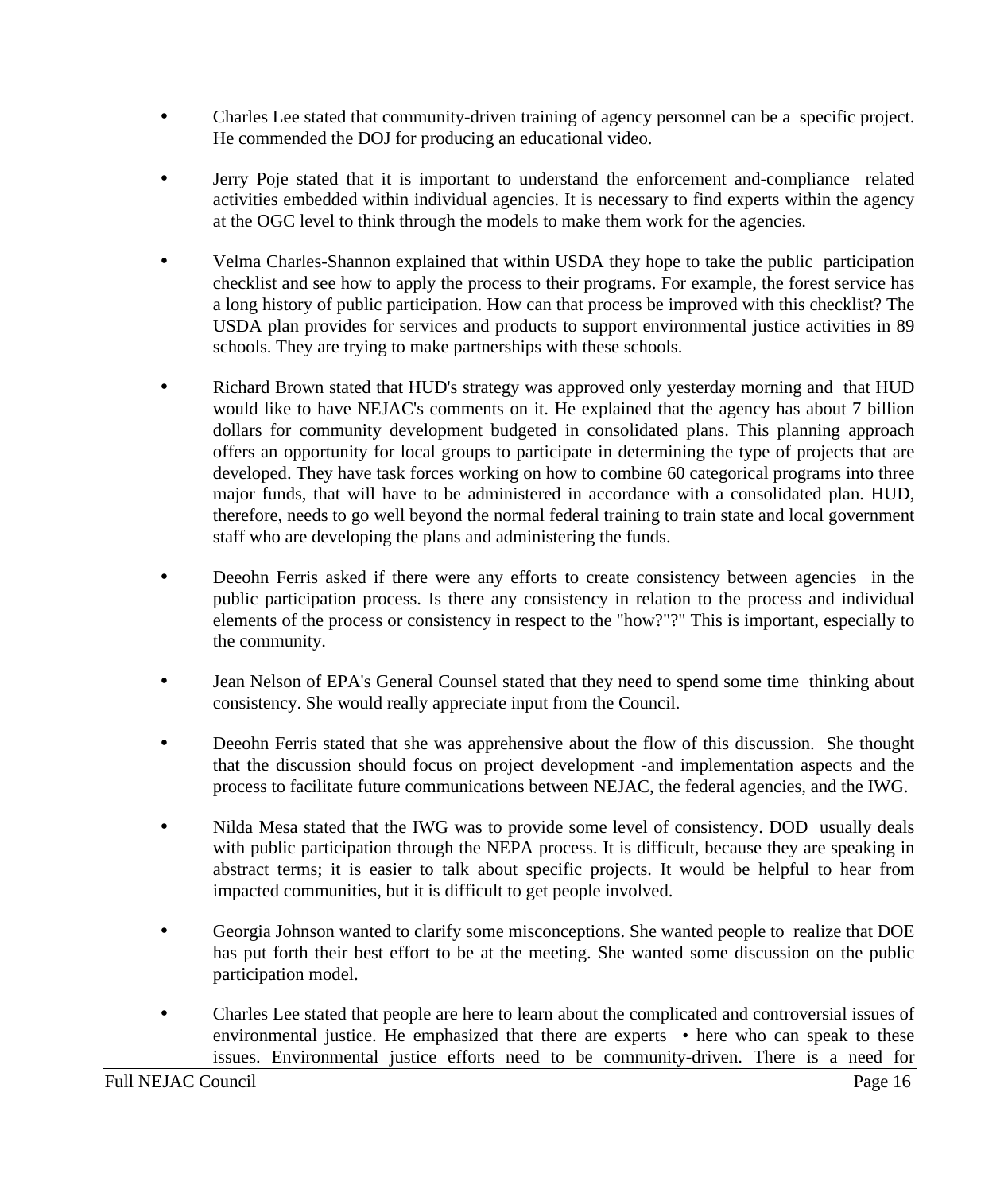partnerships and a need to maximize resources (mainly human resources) to enable communities to conduct environmental justice efforts on their own.

- Jerry Poje asked what components can be done concretely in the future. One possible example to contemplate is to take all the items on the public participation checklist and boil it down to getting focused community review of HHS strategy. For example, how could the agencies help the United Parents Against Poisoning organization become engaged in a review of the departmental strategy with HHS staff involved in lead abatement. This would require a certain degree of community-lead training. The organization would review the strategy through a special window of need. Such a review would start to build an infrastructure for the environmental justice strategy, and it could be an important step of introducing people in government to a broader array of community participants.
- Peggy Saika stated that they must ask the United Parents what the agency needs to know from them. That is the environmental justice process.
- Jerry Poje stated that the first step is how do you provide the access to get the discussion going. There is a need to get more people within the agency aware of the Environmental justice strategy and how it relates to their own work.
- Hazel Johnson stated that she is working on the lead program that Jerry Poje talked about and that it has been very successful. It gave community members jobs and an opportunity to work on environmental justice issues. She agreed that it has been a very good program.
- Robert Bullard said that there needs to be some mechanism that will pull together agency strategies into one document that will embody all the problems and which addresses the problem on a multi-agency effort and perspective. The question is How do you achieve healthy and sustainable communities in a just and fair way?" What happens to the IWG when the strategies are complete?
- Clarice Gaylord was asked to explain the process by which the two committees could interact.
- Wendell Stills stated that it is necessary to create a linkage with smaller groups of the IWG and NEJAC. There needs to be a mechanism/framework by which to share information between the two bodies in a more consistent manner. IWG can get information on cross-cutting issues from NEJAC.
- Bob Faithful stated that natural teams exist in terms of the subcommittees. Comparable task forces and subcommittees could meet.
- Chuck McDermott proposed establishing a time table by which representatives of the four subcommittees could meet with their IWG counterparts.
- Charles Lee stated that the Waste and Facility Siting Subcommittee could link with the Pilot Projects task force.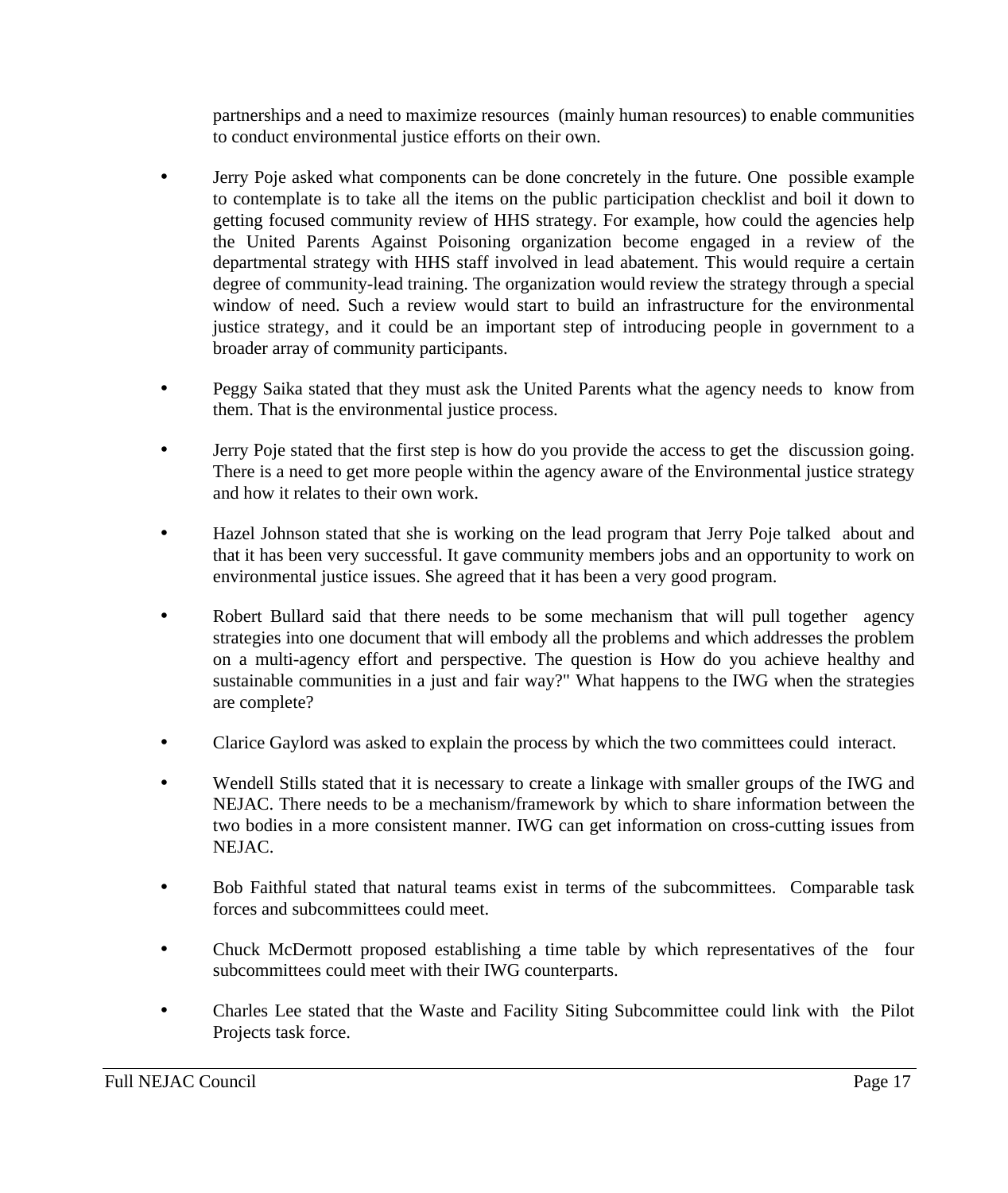- Beverly Wright stated that if and when the Native American subcommittee is added it should meet up with IWG.
- Charles Lee stated that the policy and coordinating task force of the IWG should be linked with the protocol workgroup.
- Chuck McDermott modified the motion that the subcommittee/task force counterparts arrange to meet no later than February 19. Wendell Stills modified the proposal saying that at least a conference call could be made.

The final motion read as follows: The NEJAC subcommittee heads and their IWG counterparts will meet or have a conference call before February 19th. The IWG Native American task force will meet with any and all NEJAC volunteers within this time frame as well. The motion passed with the approval of fourteen members.

- Clarice Gaylord asked if it would be possible to have a discussion on the topic of project development and implementation.
- Charles Lee suggested that, as Robert Bullard had proposed, specific issues be identified around which joint discussions on project implementation and development could take place. This should begin to happen by February 19.
- Chuck McDermott stated that the Health and Research Subcommittee came up with specific initiatives/pilot projects and thought that other subcommittees did the same thing. Therefore, there is no need for a formal motion for identifying interagency issues.
- Deeohn Ferris was concerned that there needs to be a clear role for both bodies.
- Clarice Gaylord stated that one of the first things that NEJAC will do is circulate the public participation model.
- Charles Lee said that if you develop training programs for your staff do it by listening to the people who are affected. Do not do it in isolation. EPA started with a series of conferences and they brought in people from community groups.
- Chuck McDermott thanked the IWG and noted that there is a real desire to begin implementation and to develop pilot projects that can change lives. Jean Nelson wanted to thank people for being there and that starting this process a£ communication between the IWG and NEJAC is an important first step.
- Peggy Saika requested that another meeting occur between representatives of NEJAC and the IWG to plan meetings and set specific goals.
- Bob Faithful recommended that- an EPA document produced in December on children and the environment (a comparison between advantaged vs. disadvantaged children) be shared and used as an example.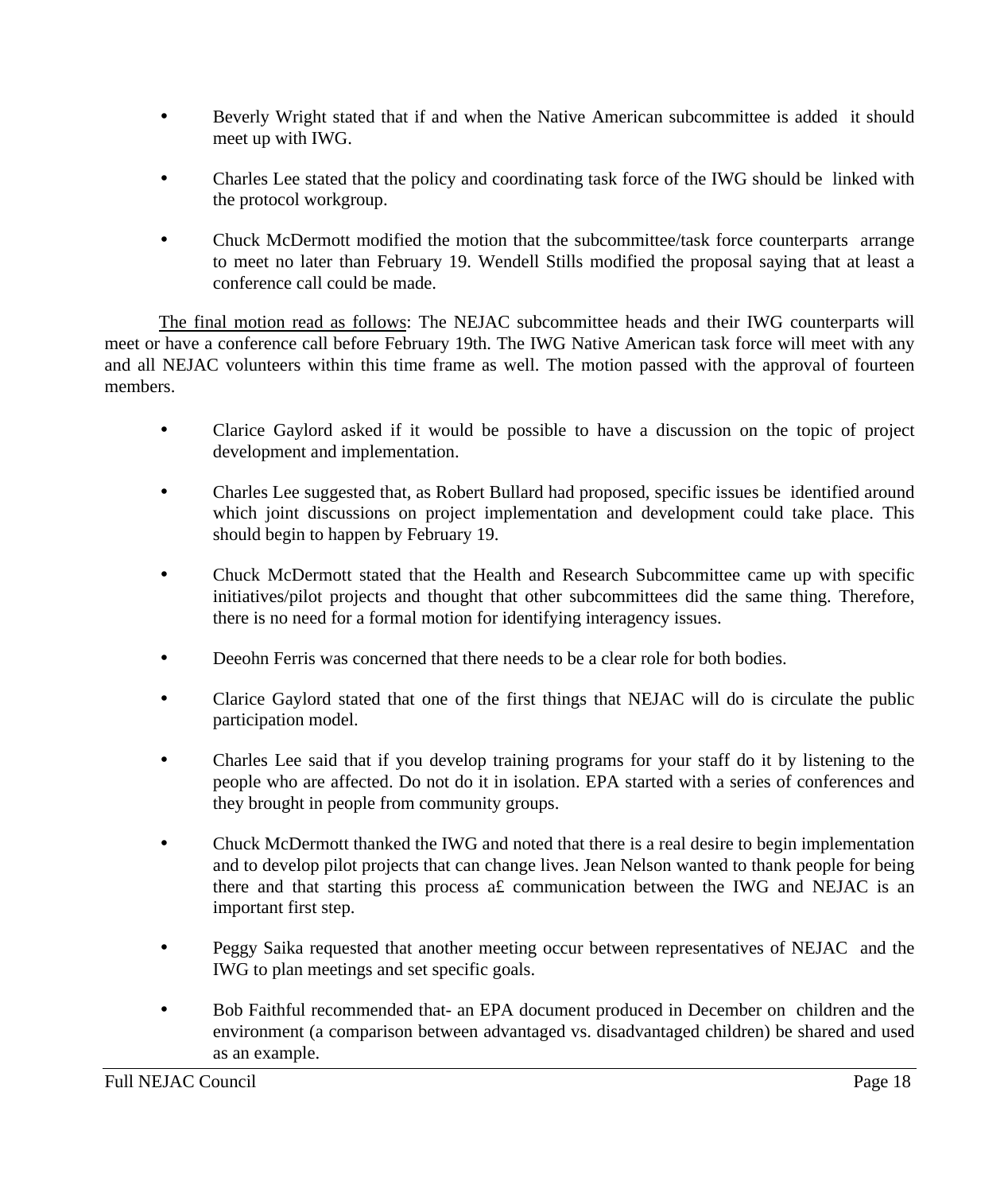# **VI. OTHER TOPICS OF DISCUSSION**

Jean Nelson spoke on EPA's organization of environmental justice program. The Administrator has asked the new Chief of Staff for an immediate process on how to address the organization of environmental justice in the Agency. She stated that there was not sufficient time left in the meeting to deal with it now, but hile she was there she wanted to talk with Council members individually. Any comments that they have about Michael Gelobter's report also would be helpful. She suggested setting a timeline for submitting comments. Charles suggested that two weeks would be fine.

- Deeohn Ferris asked that if the direction the Agency is headed in terms of organization around environmental justice issues and Michael Gelobter's report are related, is there anyway to merge these two processes? She suggested meeting again to discuss this.
- Chuck McDermott suggested that maybe only a small group from NEJAC should go who really have an interest in working with this issue. Beverly Wright, Robert Bullard, (Chuck McDermott, and Deeohn Ferris expressed an interest in meeting and reviewing the document.
- Richard Moore suggested that a deadline be set for comments. Chuck McDermott proposed that members submit comments on this document in a week. Charles Lee stated that he thought two weeks was a reasonable amount of time.
- Charles Lee made the motion that Clarice Gaylord be a part of the group to meet with Jean Nelson and Carol Browner for reorganization. The motion passed.
- Jean Nelson clarified that determining what is the best way to reorganize is key; the reorganization is not riding on the particulars of Michael Gelobter's document.
- Clarice Gaylord stated that they will integrate the comments and come up with summarized comments for the meeting in three weeks.
- Charles Lee proposed the following motion that came out of his public comment. He motioned to establish an annual environmental justice lecture series and awards series to begin in 1996 in Washington, D.C., to be coordinated with the NEJAC meeting. NEJAC also should recommend that other federal agencies coordinate as appropriate. The Smithsonian Institute may also wish to coordinate the opening of their exhibit on environmental justice at this time. The details will be worked out with the Office of Environmental Justice. The motion passed.
- Clarice Gaylord stated that the NEJAC charter ends in July. The EPA committee limit for next year's FACA is 11 and currently there are 19 chartered committees. All appointments to the NEJAC: (full Council] and subcommittees) expire on March 31. Charter calls for a one-third turn-over; the Council must be reduced by seven. Those who recently have not attended NEJAC meetings will have their Council memberships evaluated and the office will incorporate the resignations in the turn-over decision. Also people may voluntarily give up their position on the Council. Decisions for membership will be based, in part, on categories of subcommittees; the